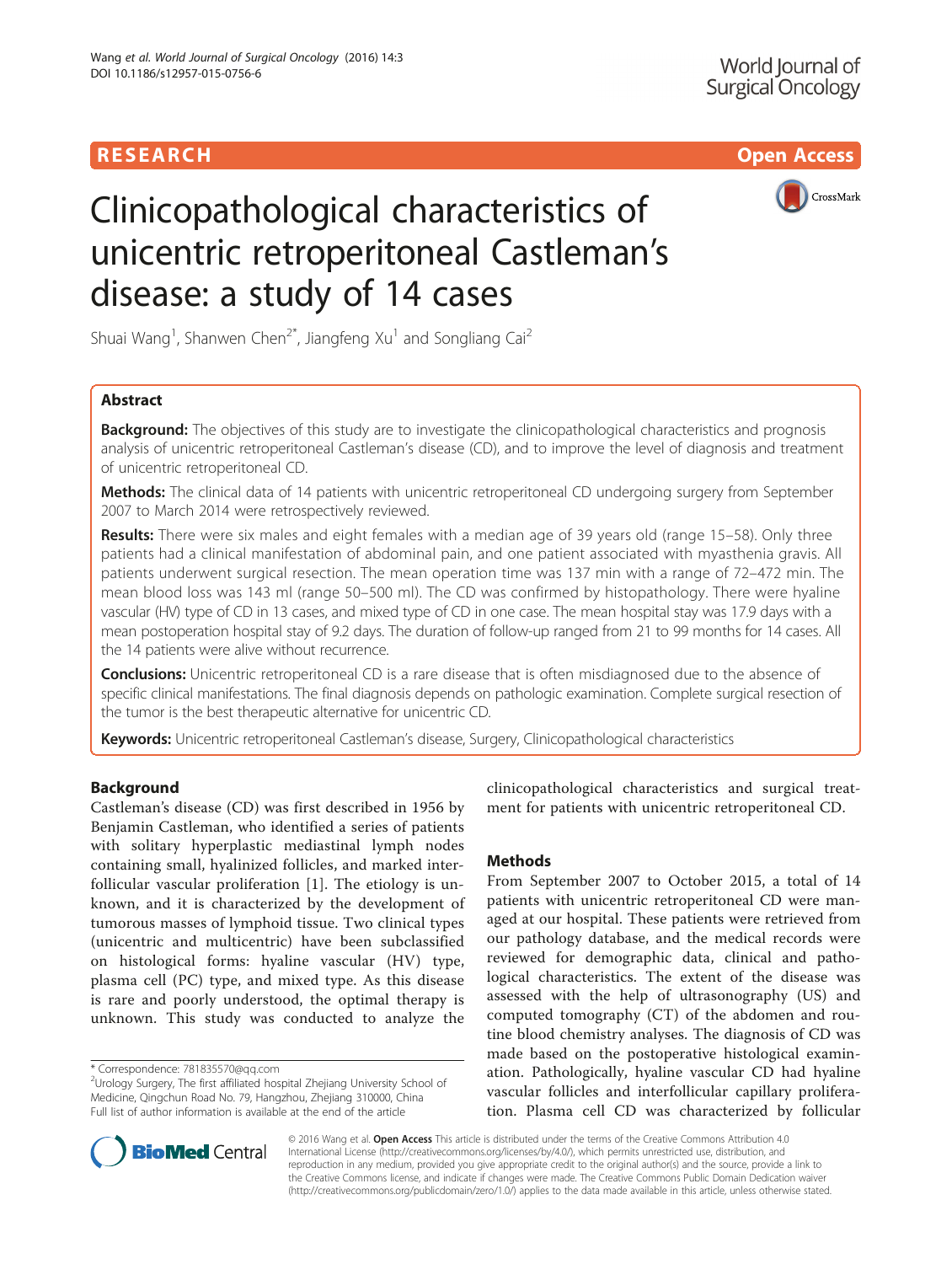hyperplasia with intervening sheets of plasma cells. If the features of both types were present, it was diagnosed as mixed type. The diagnosis of these types was based on the criteria of Keller et al. [\[2](#page-3-0)].

The end-points were survival and recurrence. Followup information was obtained. All patients were either followed in our clinic or by telephone contact anywhere possible until the time of the patients' death or till the end of this study. The duration of follow-up was defined as the interval between diagnosis and the last contact with each patient. Local recurrence was defined as tumor relapse within the region of operative files.

## Results

The study included all 14 cases of histologically confirmed CD at our hospital from September 2007 to March 2014. The relevant clinical findings of all the 14 cases are summarized in (Table 1). Eight patients (57 %) were female and six (43 %) were male, with a median age of 39 years old and a range of 15–58 years. Ten patients were asymptomatic, and masses were identified either incidentally or by physical examination. Only three patients had a clinical manifestation of abdominal pain or uncomfortable, and one patient associated with myasthenia gravis. The medical history and laboratory findings of these patients were unremarkable. The tumor marker of all cases, including CA-125, CA-19-9, CEA, AFP, were normal. The tumor size determined by either US or CT ranged from  $3.0 \times 2.5 \times 1.8$  to  $7.0 \times 7.5 \times$ 5.0 cm. In all the patients, the diagnosis of CD was confirmed after the resection and histological examination of the specimen. Thirteen patients had HV type and one patient had mixed type.

No patients were preoperatively suspected of CD, but other diseases. No patients received any steroids or immunotherapy because no one was suspected of autoimmune diseases. All patients underwent surgical resection. Preoperative biopsy for a definitive diagnosis was excluded in concern of the deep position and the possibility of hemorrhea. Preoperation diagnosis and surgical information are summarized in (Table [2](#page-2-0)). The mean operation time was 137 min with a range of 72–472 min. The mean blood loss was 143 ml (range 50–500 ml). Three patients had a surgical approach of laparoscopy. The two of them underwent laparoscopic transperitoneal approach and the other one underwent laparoscopic retroperitoneal approach. Distal pancreatectomy was carried out unitedly in the two patients because of a preoperation misdiagnosis of occupation of pancreas. Only one patient received blood transfusion and he was sent to intensive care unit (ICU) because of massive hemorrhage. The reason of the other patient who was also sent to ICU was postoperative myasthenic crisis. The mean hospital stay was 17.9 days with a mean postoperation hospital stay of 9.2 days. No patients received chemotherapy or radiotherapy after surgical resection.

The mean duration of follow-up was 49.9 months (range 21–99 months). All patients received US or CT when they came back to clinic, and they no longer showed symptoms or evidence of disease after surgical resection within follow-up period. Incisional hernia happened in one patient as a complication, and hydrops in the operation area happened in two patients. No other complications were found in all the patients. All the patients had no need to take medicine of steroids or received immunotherapy after operation.

Table 1 Patients and treatment, and survival in unicentric retroperitoneal CD

| Patient $(n)$  | Age (years) | Sex | Histological type | Treatment | Hospital stay (days) | Follow-up (months) | Outcome |
|----------------|-------------|-----|-------------------|-----------|----------------------|--------------------|---------|
|                | 39          | F   | HV                | <b>CR</b> | 15                   | 80                 | A-NED   |
| $\overline{2}$ | 30          | M   | <b>HV</b>         | <b>CR</b> | 20                   | 61                 | A-NED   |
| 3              | 31          | F   | <b>HV</b>         | CR        | 18                   | 59                 | A-NED   |
| $\overline{4}$ | 15          | F   | <b>HV</b>         | <b>CR</b> | 13                   | 46                 | A-NED   |
| 5              | 44          | M   | <b>HV</b>         | <b>CR</b> | 26                   | 40                 | A-NED   |
| 6              | 58          | F   | <b>HV</b>         | CR        | 12                   | 40                 | A-NED   |
| 7              | 32          | F   | HV                | CR        | 21                   | 33                 | A-NED   |
| 8              | 40          | M   | <b>MIX</b>        | CR        | 15                   | 30                 | A-NED   |
| 9              | 39          | F   | <b>HV</b>         | <b>CR</b> | 9                    | 26                 | A-NED   |
| 10             | 24          | M   | <b>HV</b>         | CR        | 38                   | 22                 | A-NED   |
| 11             | 52          | M   | HV                | CR        | 23                   | 20                 | A-NED   |
| 12             | 51          | F   | <b>HV</b>         | CR        | 11                   | 3                  | A-NED   |
| 13             | 29          | M   | <b>HV</b>         | CR        | 14                   | $\overline{2}$     | A-NED   |
| 14             | 42          | F   | <b>HV</b>         | <b>CR</b> | 16                   | 17                 | A-NED   |

A-NED alive and no evidence of disease, CR complete resection, F female, M male, HV hyaline vascular type, MIX mixed type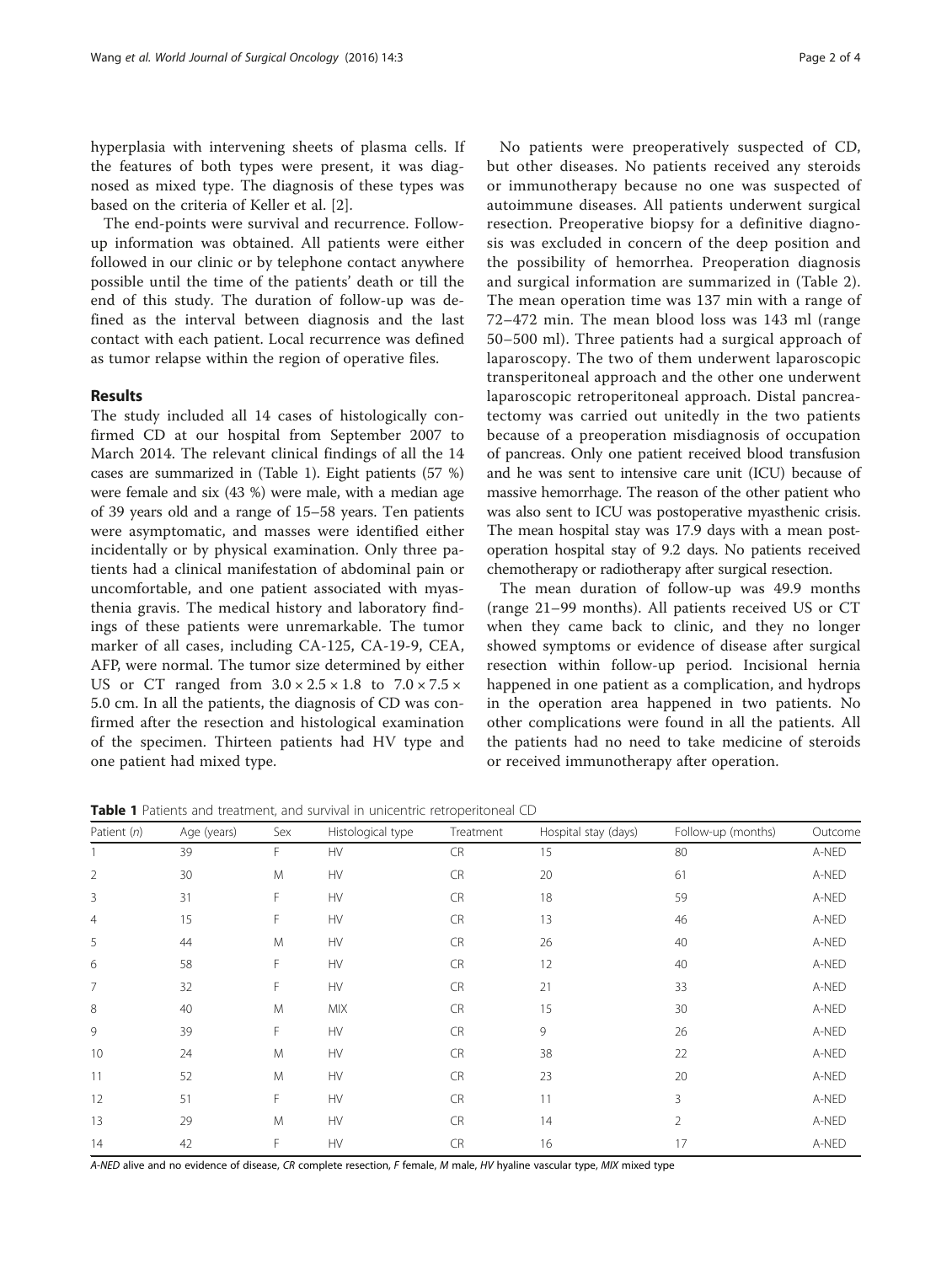| Patient (n)    | Preoperation diagnosis                | Greatest diameter<br>of lesion (cm) | Operation time<br>(min) | Blood loss<br>(m <sub>l</sub> ) | Surgical approach | Transfer to<br>ICU | Postoperation<br>hospital stay (days) |
|----------------|---------------------------------------|-------------------------------------|-------------------------|---------------------------------|-------------------|--------------------|---------------------------------------|
|                | Occupation of pancreas                | 6                                   | 87                      | 100                             | $O-TA$            | $\mathbb N$        | 9                                     |
| $\overline{2}$ | Occupation of hepatic<br>caudate lobe | 6                                   | 105                     | 150                             | O-TA              | N                  | 10                                    |
| 3              | Occupation of right adrenal           | 6                                   | 127                     | 100                             | L-RA              | $\mathbb N$        | 6                                     |
| 4              | Ectopic pheochromocytoma              | 3                                   | 135                     | 100                             | L-RA              | N                  | 7                                     |
| 5              | Retroperitoneal tumor                 | 3                                   | 134                     | 100                             | O-TA              | N                  | 9                                     |
| 6              | Occupation of pancreas                | 4.2                                 | 72                      | 150                             | O-TA              | $\mathbb N$        | 10                                    |
| 7              | Retroperitoneal tumor                 | 5.5                                 | 80                      | 50                              | O-RA              | N                  | 8                                     |
| 8              | Retroperitoneal tumor                 | 5.5                                 | 125                     | 100                             | O-TA              | N                  | 9                                     |
| 9              | Retroperitoneal tumor                 | 6                                   | 121                     | 100                             | O-TA              | N                  | 6                                     |
| 10             | Occupation of pancreas                | 7.5                                 | 472                     | 200                             | L-TA              | N                  | 24                                    |
| 11             | Occupation of right adrenal           | 7.5                                 | 159                     | 500                             | O-TA              | Υ                  | 9                                     |
| 12             | Retroperitoneal tumor                 | 5.5                                 | 107                     | 100                             | O-TA              | N                  | 6                                     |
| 13             | Retroperitoneal tumor                 | 5                                   | 116                     | 200                             | O-TA              | Υ                  | 7                                     |
| 14             | Retroperitoneal tumor                 | 4                                   | 80                      | 50                              | O-TA              | N                  | 9                                     |

<span id="page-2-0"></span>Table 2 Preoperation diagnosis and surgical information

O-TA open transperitoneal approach, O-RA open retroperitoneal approach, L-TA laparoscopic transperitoneal approach, L-RA laparoscopic retroperitoneal approach, N no, Y yes, d day, ICU intensive care unit

# **Discussion**

CD is a rare, nonneoplastic and lymphoproliferative disorder that can occur in any site where lymph nodes are present, which is a rare diagnosis in departments all over the world and remains detectable at relatively low levels. Most commonly involved sites are the mediastinum (60 %), retroperitoneum (11 %), and axilla (4 %) [[3\]](#page-3-0). The etiology of CD remains unclear, although several immunological mechanisms have been proposed, including overproduction of IL-6 and human herpes virus type 8 infection [[4\]](#page-3-0). Dysplastic or atypical follicular dendritic cells positive for CD21 and CD35 have frequently been described in the hyalinized center and also in the cytology smears, and can even show monoclonality, yet their role in the pathogenesis is unclear [[5](#page-3-0)–[7\]](#page-3-0).

CD was divided into three subgroups based on its histology, which were hyaline vascular type, plasma cell type, and mixed type, and can be divided into two further forms on the basis of clinical criteria: the more common unicentric form and the less common multicentric form. The unicentric CD corresponds to the hyaline vascular variant (> 90 %). Clinically, unicentric CD tends to be present in the form of an enlarged, benign, painless lymph node that generally remains asymptomatic unless it begins to compress adjacent structures or is discovered fortuitously at the time of a routine physical examination, which occurs in young people and associated with a benign clinical course. In the current literature, unicentric CD was asymptomatic in 31 % of patients and symptomatic in 69 % of patients [\[8](#page-3-0), [9\]](#page-3-0), while 28.6 % patients were found as associated symptoms in our patients with unicentric retroperitoneal CD. It is difficult to differentiate CD from other tumors before pathologic diagnosis is confirmed. Some kinds of tumors which located in the retroperitoneal region commonly are listed in Table [3](#page-3-0).

There is no definitive standard treatment regimen for unicentric CD. This study illustrated that the standard therapy of unicentric CD is surgical excision, which has been proven to be curative upon complete resection and en bloc. Complete surgical excision is the mainstay of treatment and is virtually curative in all cases reported thus far, with a 5-year survival rate approaching 100 % [\[2](#page-3-0), [10](#page-3-0)]. Keller et al. reported that all their cases of unicentric CD had an indolent clinical course and mild biological behaviors, with the elimination of all systemic symptoms after complete resection [[2\]](#page-3-0). Bowne et al. studied 16 cases of CD and reported that no clinical or radiographic recurrence of symptoms was found among the 8 of 16 cases of unicentric hyaline-vascular disease patients who underwent complete surgical excision [\[9](#page-3-0)]. There are several reports that unicentric CD in the abdominal cavity were treated laparoscopically [\[11](#page-3-0), [12\]](#page-3-0). Some masses are well vascularized and adjacent to the great vessels [\[11](#page-3-0)]; laparoscopy can offer magnified images to facilitate and secure dissection. In our case studies, all the 14 patients with unicentric retroperitoneal CD underwent a complete surgical resection, either open or laparoscopy, and survived with excellent prognosis.